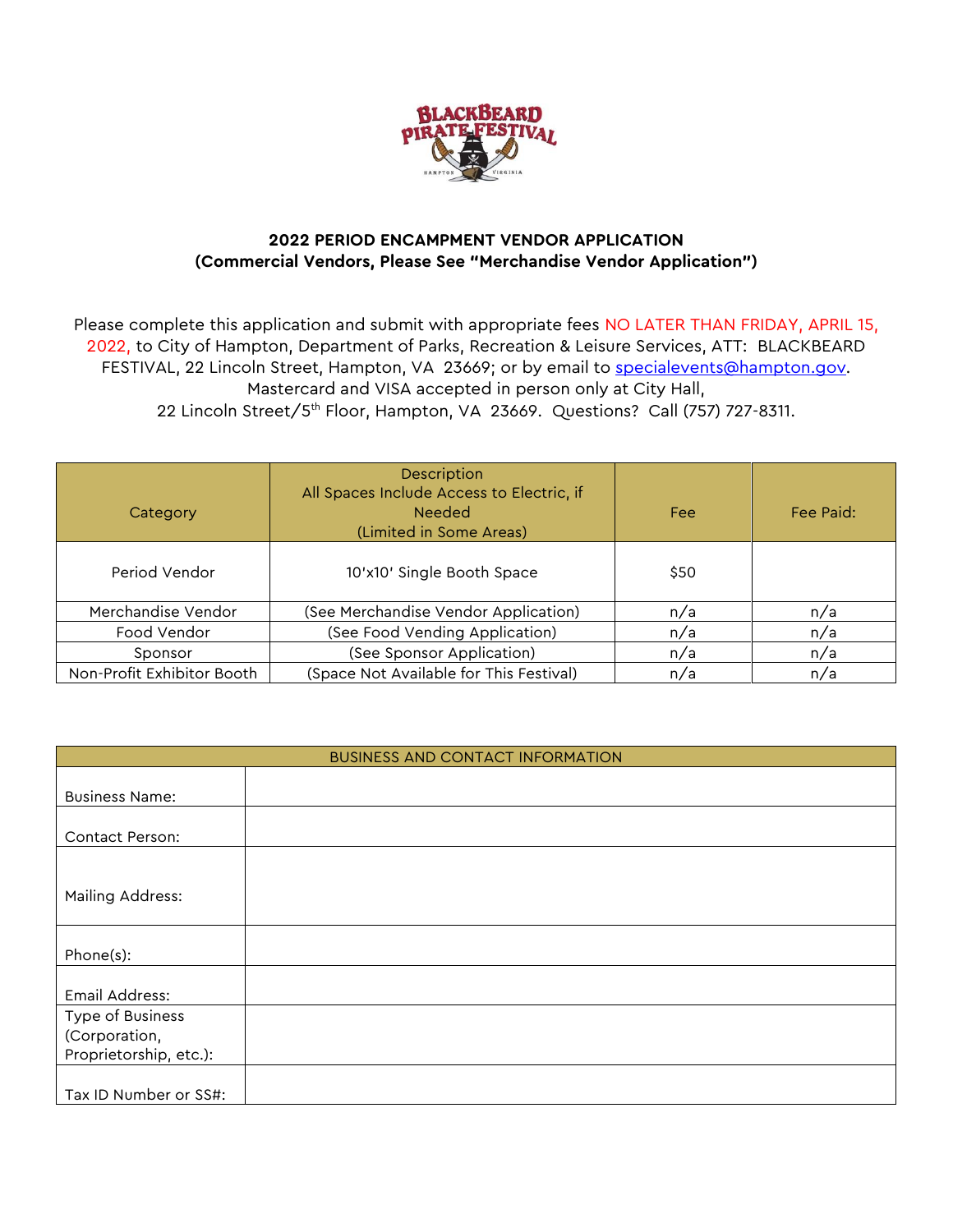| <b>BOOTH INFORMATION</b>                                                                              |  |  |
|-------------------------------------------------------------------------------------------------------|--|--|
| Will You Bring a 10'x10' Tent for<br>Your Booth? Or Tables/Chairs<br>Only?                            |  |  |
| Is Electricity Required to<br>Operate Your Booth? If so, list<br>all Appliances and Needs:            |  |  |
| List of All Merchandise/Types<br>and Price Ranges (i.e., hand-<br>blown glass vases, \$1-\$12, etc.): |  |  |
| Please List Any Special<br>Accommodations Needed:                                                     |  |  |

## AGREEMENT

This Agreement is made and entered into by and between the City of Hampton, Virginia, a municipal corporation of the Commonwealth of Virginia (the "City") and (the "Vendor"). The term of this Agreement shall be for the Blackbeard Pirate Festival, from June 3, 2022 to June 5, 2022, and/or rain dates as determined by the City (the "Event").

Vendor shall provide merchandise items for purchase at the designated Event as described in the application and the City agrees to allow the Vendor to operate a merchandise booth at the Event, in accordance with the terms and provisions of this Agreement. In consideration of these mutual promises and covenants, Vendor agrees to pay the City a Vendor Fee as designated on the application.

## **Vendor Selection and Placement**

Criteria for admission is based on how the applicant meets Event standards, including how well the merchandise relates to the theme of the Event, the type and quality of the merchandise, and on the Vendor's overall potential for making a positive addition to the Event. **Preferred Vendors will offer unique, one-of-a-kind, hand-made, theme-related merchandise, presented in an authentic, 18th Century Display. Period vendors placed within the pirate encampment must have authentic, period equipment, which must be approved in advance by Event Staff and Committee.** All applications are reviewed and compared following the application deadline, and decisions are made based on criteria above as well as the type, quantity, and quality of Vendors who apply. Available space and logistical concerns are also considered. **Decisions of the City's Event Staff are final.** 

Event Staff will assign Vendor, if selected, to booth spaces in the **Event Staff's sole discretion**. Vendor may not request a specific booth site, and **site plans may vary from prior years**. Overall booth space will be approximately 10'x10', and Vendor must bring all tables, chairs, canopies, and other equipment needed for its space. Event Staff reserves the right to change space assignments if deemed necessary, and to limit the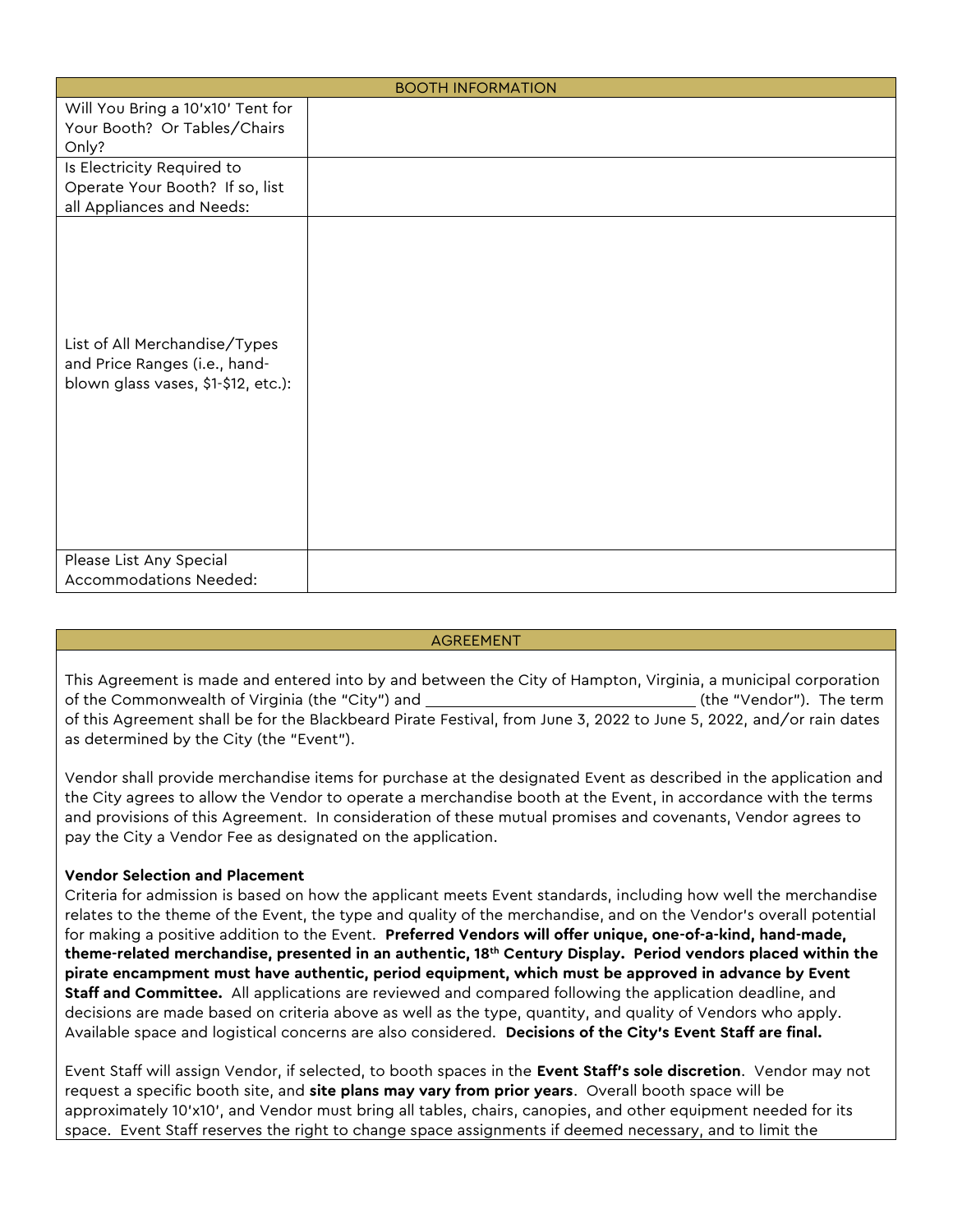size/type of equipment allowed. Vendor must be prepared with sufficient inventory to display for the duration of the Event and must preside over booth. Event Staff will not booth-sit for any reason, and cannot assist with booth set-up; Vendors are strongly urged to bring additional help as needed for assistance. The City of Hampton is not responsible for any loss, theft, or damage. The City does not guarantee the Vendor will make a certain number of sales or amount of profit through its participation in the Event.

## **Terms and Conditions**

An application is a commitment to show when accepted by the Event Staff. Vendor shall not assign its rights and duties under this Agreement without prior, written consent from an authorized representative of the City.

Vendor must maintain booth and surrounding area in a neat and professional manner with regard to **appearance**. Vendor is **required to mark** with bright colors any wires/ropes extending from area. Vendors providing their own tents must provide the **required fire extinguisher**, minimum of a 2A 10-B.C. portable unit. **All tents shall be anchored to withstand the elements of weather and collapse.** Combustible materials shall not be located in any tent. Vendor is required to have area accessible or to make appropriate **accommodations** for patrons with disabilities.

Failure of accepted Vendors to display the **type of items** described in the application will result in automatic dismissal from the Event without refund. Event Staff reserves the right to review all displays throughout the Event to ensure all regulations are being followed, and to refuse any items considered **unsuitable or inappropriate**. The following are prohibited:

- Consumption or possession of alcohol or controlled substances during the Event;
- Dirty or unkempt booth or employees, including any health department violations;
- Language or behavior not appropriate for a family event;
- Weapons, or items which can be classified as weapons;
- Pets within the Event area (service animals only); and,
- Other violation of the Rules and Regulations provided.

Fundraising, donation jars, 'hawking,' cash raffles, and other forms of soliciting monetary contributions from the public, whether on behalf of causes and charities directly or through third parties, are not permitted during special events and festivals without prior, written consent from the City.

There is no **rain site or rain date**. Event will remain open unless the City of Hampton determines the conditions to be severe. Vendors should come prepared with suitable materials to protect their merchandise. **No Vendor Fee refunds will be issued due to weather.** Vendors are expected to remain operational, with booths manned and intact, during all Event hours; early booth break-down (and/or break-down prior to announcements in the instance of inclement weather or other early shut-down) is not permitted and will jeopardize future participation in all City Events.

Each Vendor is responsible for applicable **sales tax**. Virginia State Tax on Merchandise is 6.5%. Contact the Virginia Department of Taxation at 804.367.8037 for forms and information, or the City of Hampton's Commissioner of Revenue's Office at 757.727.6183.

If so required by Title 13.1 or Title 50 of the Code of Virginia, Vendor shall be properly registered to transact business in the Commonwealth of Virginia as a domestic or foreign business entity and shall not allow its existence to lapse or its certificate of authority or registration to be revoked or cancelled at any time during the term of the Agreement. This provision is not applicable if Vendor is an individual.

Vendor shall **comply** with all federal, state, and local statutes, ordinances, and regulations related to its performance of this Agreement, including but not limited to those provisions related to applicable taxes and safety measures. Vendor represents that it possesses all necessary licenses/permits required to conduct its business and will acquire any additional licenses/permits necessary for performance of this Agreement prior to the initiation of services.